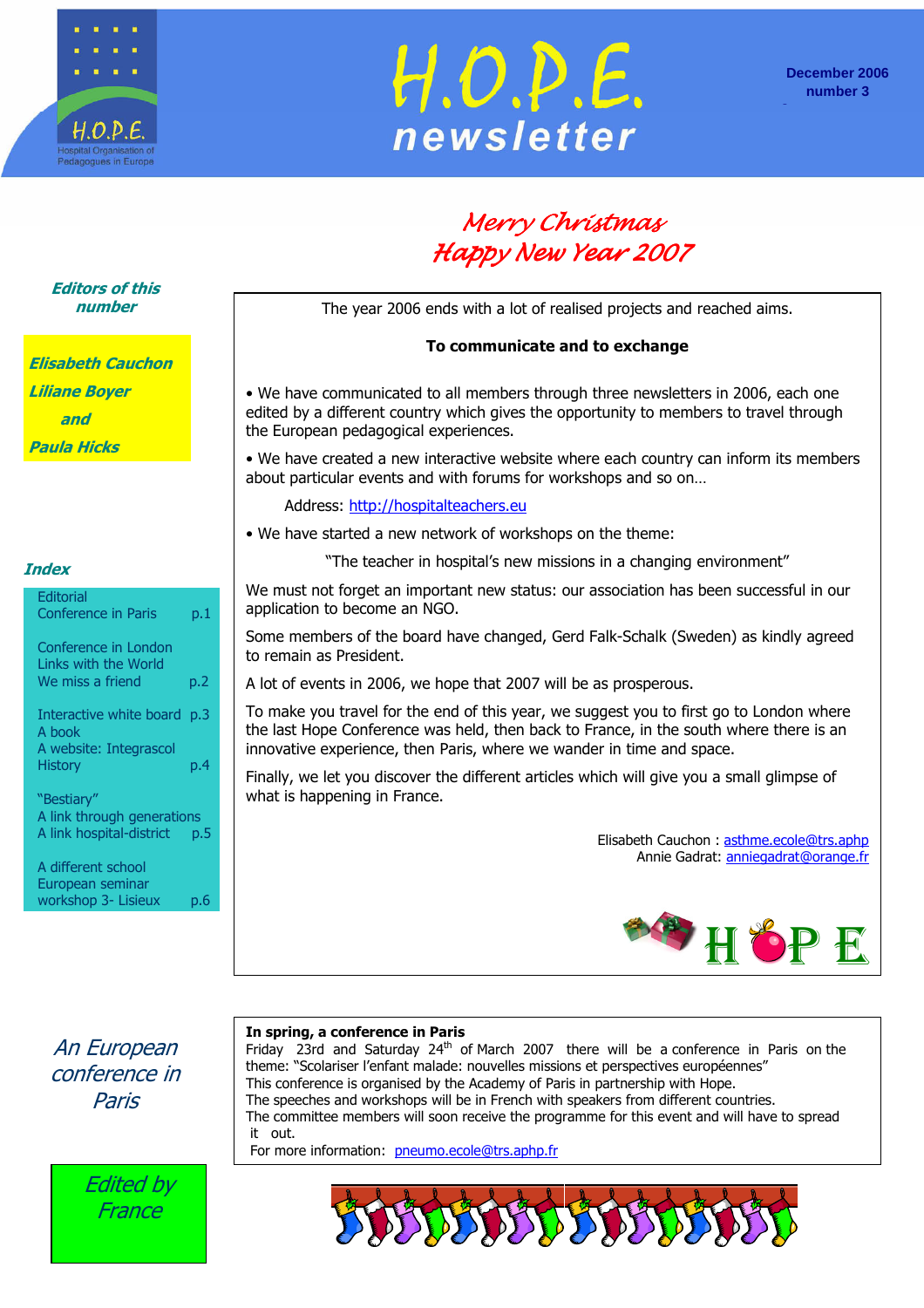2

# H.O.P.E. **Conference** in London



photo Ulla Bylin, Sweden



at Great Ormond Street Hospital



photo Christine Walser, CH



# Getting Better Together – A Londres http://cchschool.org/gbt/

 London provided the backdrop for the HOPE Conference 2006 'GettingBetterTogether'. Two very intensive days of lectures and professional exchange.

On Thursday, Day 1, the motto was 'Every Child Matters'. After morning lectures there was a wide range of workshops by 'practitioners' of the educational care of sick children. The focus was on interdisciplinary cooperation. The workshops covered so many aspects that it would be impossible to summarize in this newsletter this has been done on the Conference website. Please take a look at http://cchschool.org/gbt//node/2

On Friday, Day 2, the theme was ICT. Again there were highly interesting presentations (even by students themselves) of animation projects, distance learning, video conferencing, online environments, etc. You can get an overview at http://cchschool.org/gbt//node/3 A great source for abstracts to all the speeches and presentations is also available at http://cchschool.org/gbt/node/68 - Currently the first 100 \$ laptops for the third world go into field tests, the reasoning at MIT\* being that affordable laptops "will be a learning tool for poor children in remote places, they will provide internet access and enable the kids to form learning communities". Our students, in a sense, are also in 'remote places'. But let's not neglect to remind our superiors and sponsors that teaching sick children in hospitals or in their homes is not a logistical issue, but it is a pedagogical task.

One of the impressive aspects of such an event cannot easily be reported in writing; it is to see how teachers in New Zealand and Germany, the UK and Norway, Ireland and the US are confronting the same challenges for their students. We can see how determined they are to find co-operative partners beyond their own disciplines and how creative there are in using new technologies to better the lives of their students. And with our modern means, national borders have a new meaning. Valuable information and ideas are exchanged and new cooperative links are established.

Finally I want to mention the social program of the conference. Besides being in London it gave us the chance to gain some very impressive cultural insights: On Thursday many participants of the conference were guests at a reception by Sir M. Rifkind, MP, at the Palace of Westminster. The speakers, the atmosphere, the setting were exceptional. The next night we were invited to dinner at the Worshipful Company of ICT Workers' guildhouse. Again a very British setting, musketeers standing guard and so on. The reading that night by Michael Rosen, a very popular children's author, was certainly a highlight. He has a great sense of humour and he is a sharp observer. Many of us shed tears laughing. On Saturday afternoon some of us took the opportunity to see London from the 'London Eye', then took a ride on the Thames … or … (went shopping?).

The preparatory phase of the Conference had a somewhat rocky start. But then Janette Steel took over and together with Pauline Collier, John Sosna, Cris Seymore, Yvonne Hill, Maggie Cummings, the HOSTA Committee, and so many other wonderful people in the team made the seemingly impossible happen, a successful conference with participants from all over Europe, but with some even from as far away as Australia and Japan. There were many valuable presentations and professional exchanges, earnest work mixed with humour and festiveness. So last but certainly not least,

\* MIT = Massachusetts Institute of Technology ms



### **With Algeria**

A close and permanent collaboration is in place between Paris and Algiers. Some educators, psychologist and a doctor came to visit and exchange ideas and practices, in different hospitals. A team from the training centre for hospital teachers including the French Hope board member have visited Algiers to lead a three days working seminar on the theme: the pedagogy by project.

#### With Israel

A doctor and an hospital teacher from Jerusalem have visited the " L'école du souffle" in Trousseau's hospital to gather information to set up a similar structure in their hospital. We exchanged our experience and expertise.

Nadine Léandre died on Saturday 9 of December 2006. She participated since the beginning of the association's life. Always full of energy and of enthusiasm, she was always present at all the big European meetings. She was Hope France's treasurer since its creation and participated in workshops with joy and efficacy.

Most of all, we miss a friend



We miss a friend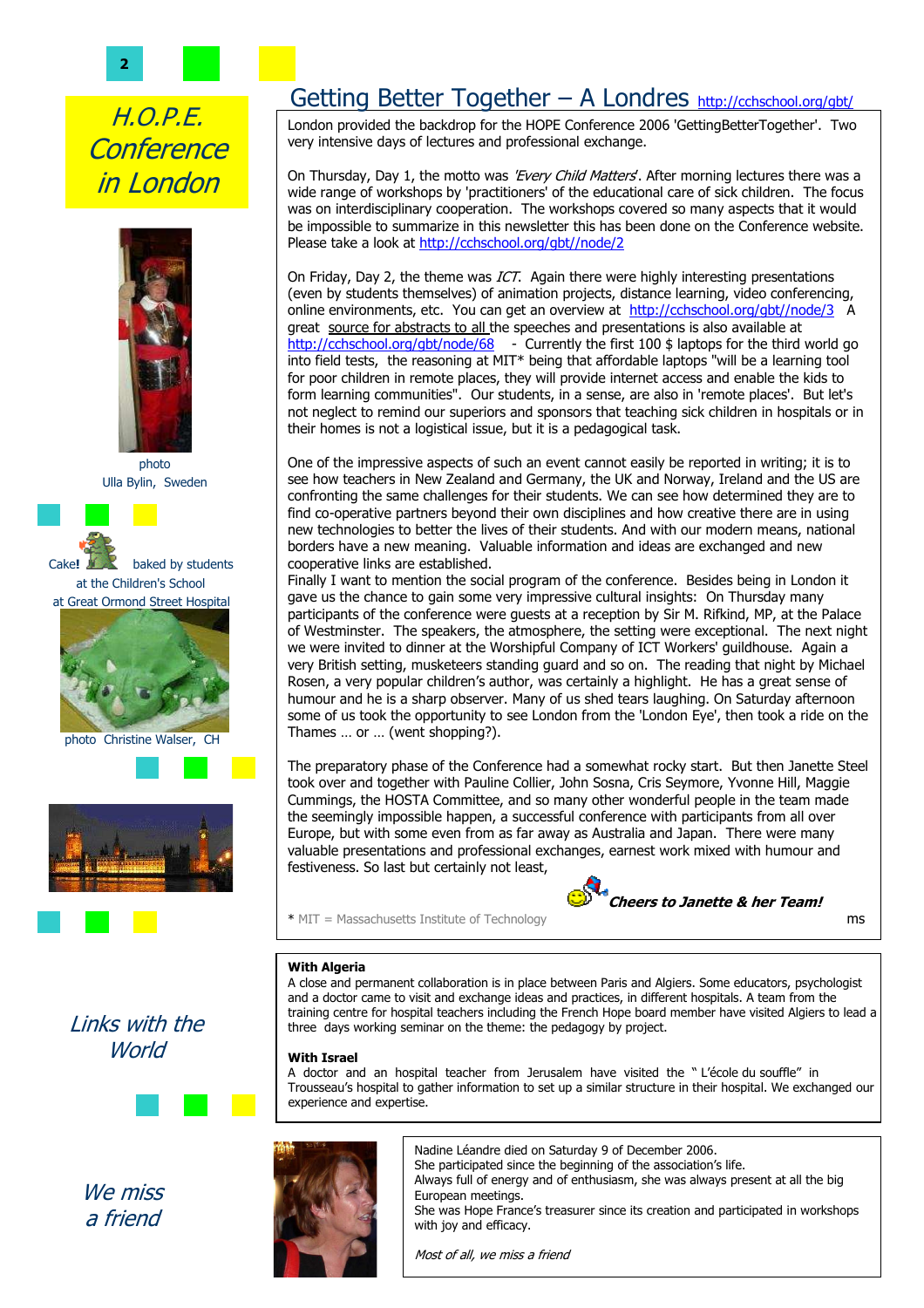### A TBI, interactive white board in the classroom of hematology and oncology in Montpellier's hospital

#### Equipement/Device



The Smart Board which is presented as a white board with 4 stylets and an eraser is connected to a computer (portable or fixe) connected itself to a video projector. How it works

The computer's screen is projected via a video projector on the TBI; as it is a tactile surface it makes it possible to open any data processing application with the finger:

- All documents created by the teacher (under Word, Excel, Publisher...);
- Old pupil's works, the work of the pupil to be corrected collectively by his comrades;
- Pages of schoolbooks previously scanned ;
- All software installed on PC (pedagogical en other) ;
- Internet for research, to read the received emails, in particular the work sent by the home school teachers ;
- Animated and added with sound documents (diaporamas, videos...).

#### Advantages of this equipment:

-

In addition to the 4 stylets, a lot of tools are available to write annotate any document projected (including video). We only have to change the stylet to change colour. It's possible also to write, draw with the finger (interesting for the young ones)

But also, to personalise the layouts while exploiting their continuity, colour, thickness, transparency or to select arrows, geometrical figures in a simple and quick way.

The TBI recognises handwriting very easily and simply converts it into data – processing characters immediately usable in a text processing (the size, police and colour can be changed).

That deeply encourages the child to improve his graphic gesture. This recognition of handwriting is also appreciable for pupils having moving and visual difficulties.

Another major asset of the TBI is that it makes possible to preserve the trace of projected documents and the annotations added. The pupils' work can be safeguarded, printed, sent in return to the home school's teacher or reinvested later on.

The presentation is more dynamic, attractive and enables the pupils' participation and motivation. Their attention and concentration can be maintained during the entire course with tools like for example the data entry form, which makes it possible for the teacher to reveal gradually the page (very interesting to discover reading texts in first class), the spot to attract and focus the attention on a particular point…

For the teacher, the Gallery is a gold mine: a collection of images is proposed and can be enriched. With a "click", geography's map appears, a bottom graduated screen; tools for geometrical layouts (rule, square…)

This teaching device is very appreciable for us teachers in hospital who must adapt permanently to the programs, pupils. It also enables us to form them to ICT.

#### Virtual class for isolated or immobilised pupils; The TBI coupled with the software NSS, Net support school.

The software NSS enables several isolated pupils in sterile rooms (from the paediatric hemato oncological ward) to work together, at the same moment, on the same subject as they are distant geographically. NSS makes it possible to show the teacher's screen (the image of the TBI) on the connected pupils' PC (each room of the sterile part is equipped with a computer including a webcam connected to the network) and to present, share and transfer all documents and files… The teacher can always monitor the pupil's PC, interact, control and interfere on the pupil's PC, send the pupil's work to another one's PC…

What is written or drawn on the « board » is immediately retranscribed despite the distance. From his room the pupil follows the same course and can interact on the class' board, ask questions to the teacher, to the other pupils (orally or written ones). The pupils are thus confronted with other ones and not only with the teacher? A "virtual" class - group is created and allow a better integration in the sick pupil home's class.

Isabelle HOEDTS, specialised teacher in hospital CHRU de Montpellier, hemato-oncological paediatric ward, France. isabelle.instit@clic-a-pic.com

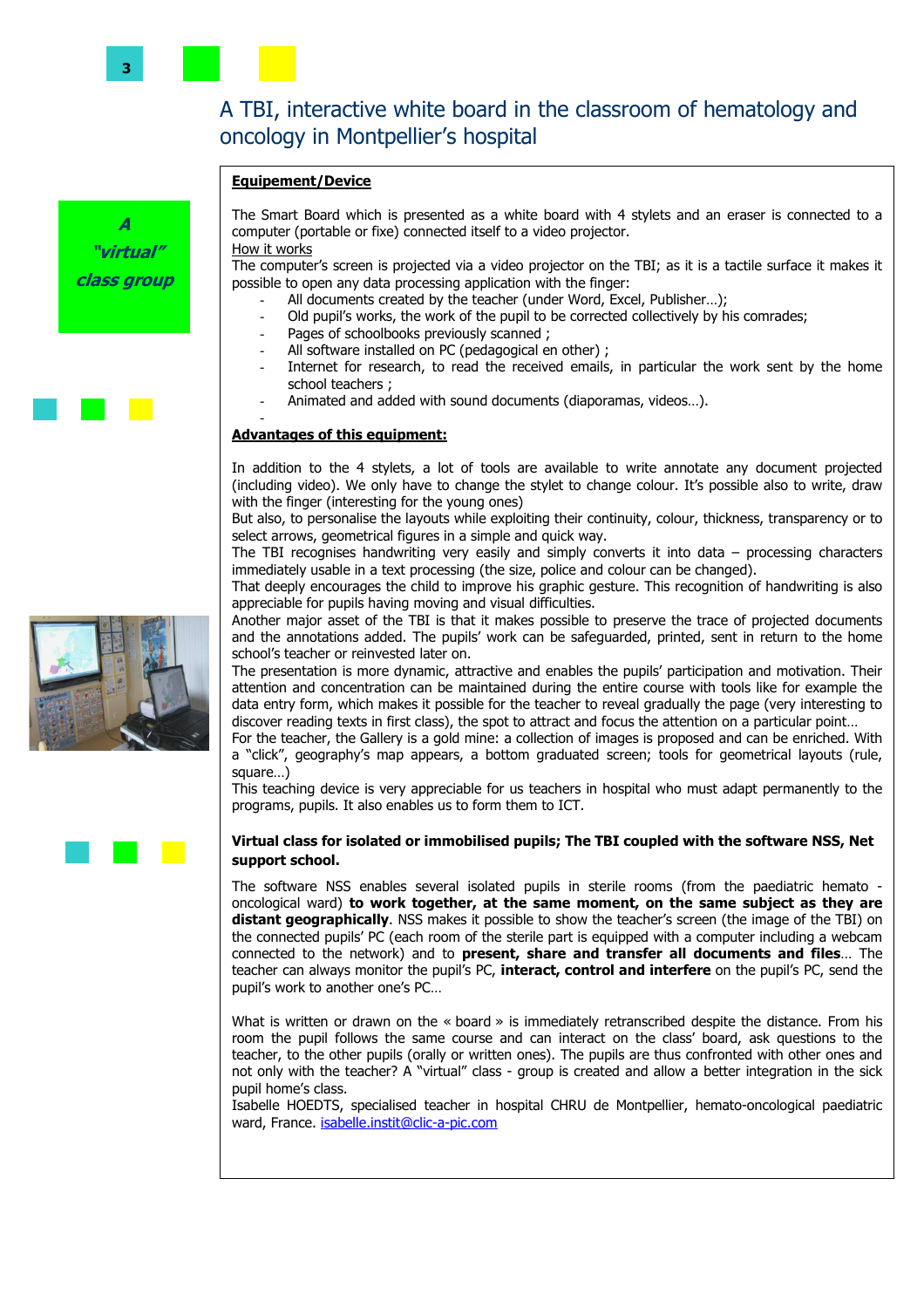### A book

« When the school goes in homes »



A website **Integrascol** 



This book is the result of several years working as professionals in the service of children and adolescents and of the commitment of each one. It is the culmination of their collective work which is based on the contribution of different points of view and disciplinary approaches. It aims are:

• To expose some social problems of the sick children which can affect the young person's views relating to their confidence and how they comprehend their future.

• To show how we can build a life plan for the child or adolescent suffering and how we can give hope to the parents who have been given a diagnosis of a disease or an accident.

• To propose the most appropriate responses to answer children, adolescents, their family and their partners. How to maintain the link between the pupils and their comrades, to learn how to teach to such different children. How to look at them positively, even in extreme difficulty, to support their creativity, autonomy and to encourage their sense of responsibility? Also to continue to give them the right to dream. How to make them take part in the decisions relating to them, how to take over their pain? How to look at them as children and not as sick children?

• To support teachers confronted with serious illnesses and even with death. The pedagogical project is part of the therapeutic one and is a concerted response to a situation which must be evaluated by a multidisciplinary team.

• To provide information on technical forms about pathologies that teachers and others partners could encounter particularly on the cognitive capacities and social aptitudes of the child



### Integrascol: A website to help to provide education for sick children

INTEGRASCOL is the website for teachers and professionals of education who are providing education for children with medical or special needs.

- It provides information on:
- assisting on the re-integration of a sick child into a mainstream school
- different illnesses and special needs
- the effects an illness may have on the child's school life
- related association's sites and other sources of information.

http://www.integrascol.fr





### History: teaching sick children in Paris

During all the 19th century, children had very long stays in hospital: more than 80 days on average in "Enfants-Malades" hospital at the start of the century, in the 1850's it was around 55 days, in the 1980's it was 35 days and in 2006 the current average is 5 days! Before the laws on the obligatory education, the "Assistance Publique" had the elementary and moral education of the children registered in its duties. At the beginning of the  $19<sup>th</sup>$  century in "Enfants- Malades" hospital, a teacher was teaching every day to the children who were not in bed: "he teaches them to read, to write and to calculate; he teaches or tells them the principles of religion. So the stay in hospital is not only to cure but also to provide education."

 Report to the General Council of the hospices - 1816. At the turn of the  $20<sup>th</sup>$  century teaching is part of hospital life for long stay hospitals and is provided by nurses. (Such as Berck, cf. newsletter 2/2006)

In shorter stay hospitals it is a private association "L'école à l'hôpital" which deals with the education of sick children. It is not until the late 1940's that the first teacher coming from the national education is employed for long stay children in Garches, in 1969 for short stay children in "Enfants-Malades" hospital and in 1970 in Trousseau's hospital.

http://www.aphp./histoire/musee.htm

4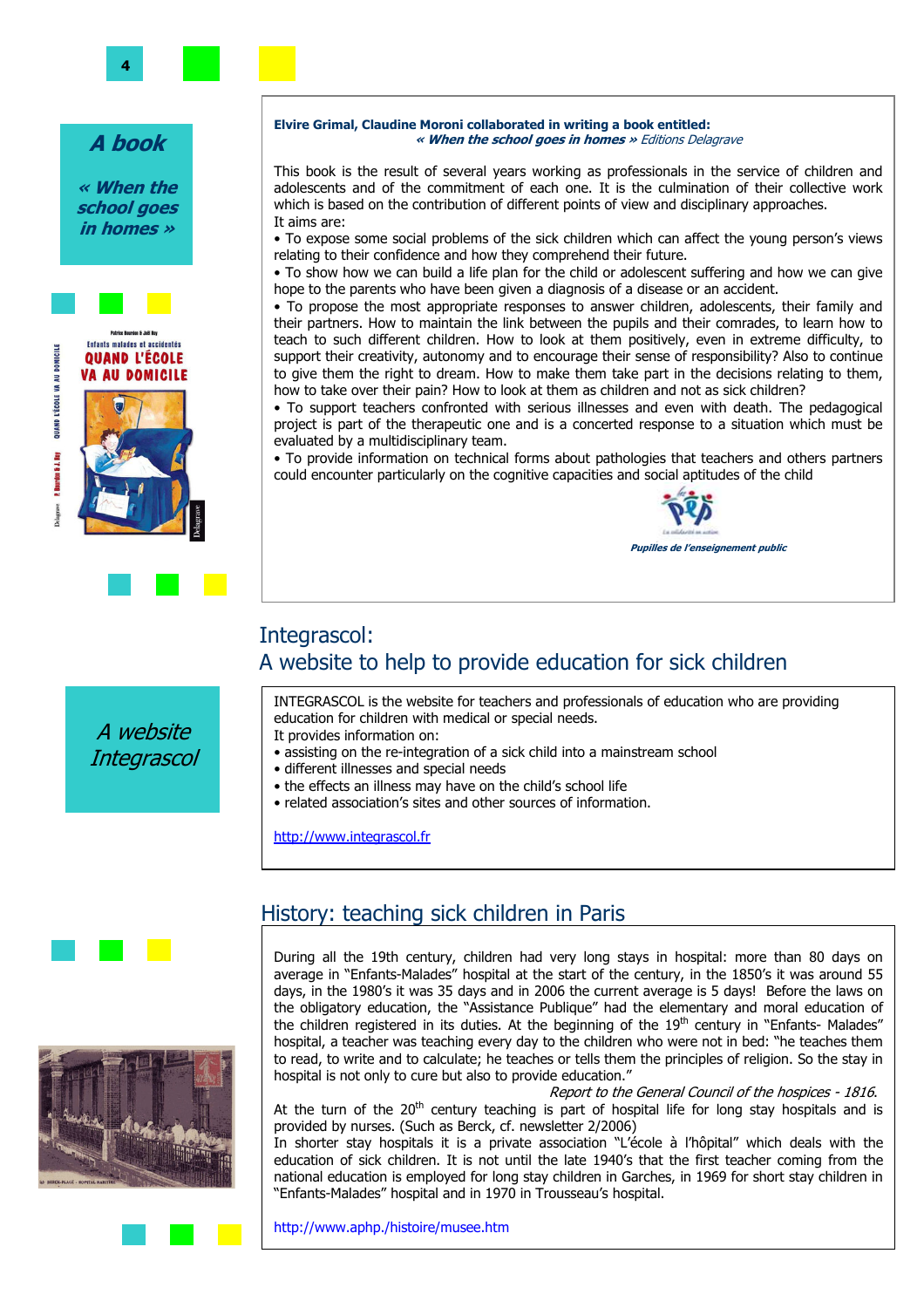# The "Bestiary" from the pupils of oncology paediatric ward in Curie Institute - Paris

In collaboration with the arts professor Elodie Thebault, the children of the ward have been involved in a project relating to the exhibition "Medieval Bestiary" in the National Library of France.

It was difficult for our pupils to go to the Library François Mitterrand, so, the lecturers of the BNF came one afternoon to present the exhibition "Medieval Bestiary" to the children on the ward and to use the Internet to help them with their work on the theme.. They answered their questions about our values (the representation of the good, the bad, the existence of God, the resurrection, the symbols of life, of death…).

The children have created almost twenty drawings and narratives around the theme. Their graphical and literary work was so rich; we have printed a book for each child and for all the members of the ward, to have a copy of this collective work. All the therapeutic team have been surprised by the children's enthusiasm and the personal investment that they have shown to realise this project.

This topic has left a strong echo in our pupils imagination. Some of the narrative describes a "blue desert where it is always night" and different kinds of ferocious monsters, often protective. We will continue with this interesting topic this year.

Elodie THEBAULT : elodiethebault@hotmail.fr Bénédicte SYLVESTRE : benedicte.sylvestre@curie.net Specialised teachers at Curie Institut

Site de la bibliothèque nationale de France : www.bnf.fr puis dossier pédagogique, bestiaire.



# An original project

Email: culturehopital@hotmail.com

The association « Culture and hospital » has started a project on the theme: "Memories of hospitality". The objective of this project is to connect a paediatric hospital with a geriatric hospital to exchange stories realised with narrators. Classes from two wards from Trousseau's hospital will participate in this project. A narrator comes to collect the children's work relating to a story and then brings them to be shared with the older people.

The idea is to make the stories circulate, to activate the memories and to establish a link through generations.

This work is carried out within the framework of an exhibition in the Museum of "l'Assistance Publique – Hôpitaux de Paris" which will take place on the theme "The old age" in autumn 2007.

# A link hospital-district: Trousseau and the 12<sup>th</sup>district's schools

"L'école du souffle": a school to help asthmatic children to deal with their sickness travels to meet the schools of the district. The teacher and nurse from the Centre of Asthma in Trousseau's hospital present to nursery and elementary schools of the district a lecture to explain to the children: breathing, the nose's role, the anatomy of the breathing system, prevention in regards to the environment (trees, tobacco, and pollution)

Asthma is discussed when there are asthmatic children in the classroom. A way to create a link hospitaldistrict is to share our knowledge in education for health with the mainstream schools.

This is an initiative which has been successfully developed in several schools and which will continue into the future.

For more information consult the magazine « Soins » n°232 October 2006. Elisabeth Cauchon : asthme.ecole@trs.aphp.fr











Nadine Laufer : infirmière puéricultrice Elisabeth Cauchon : institutrice spécialisée